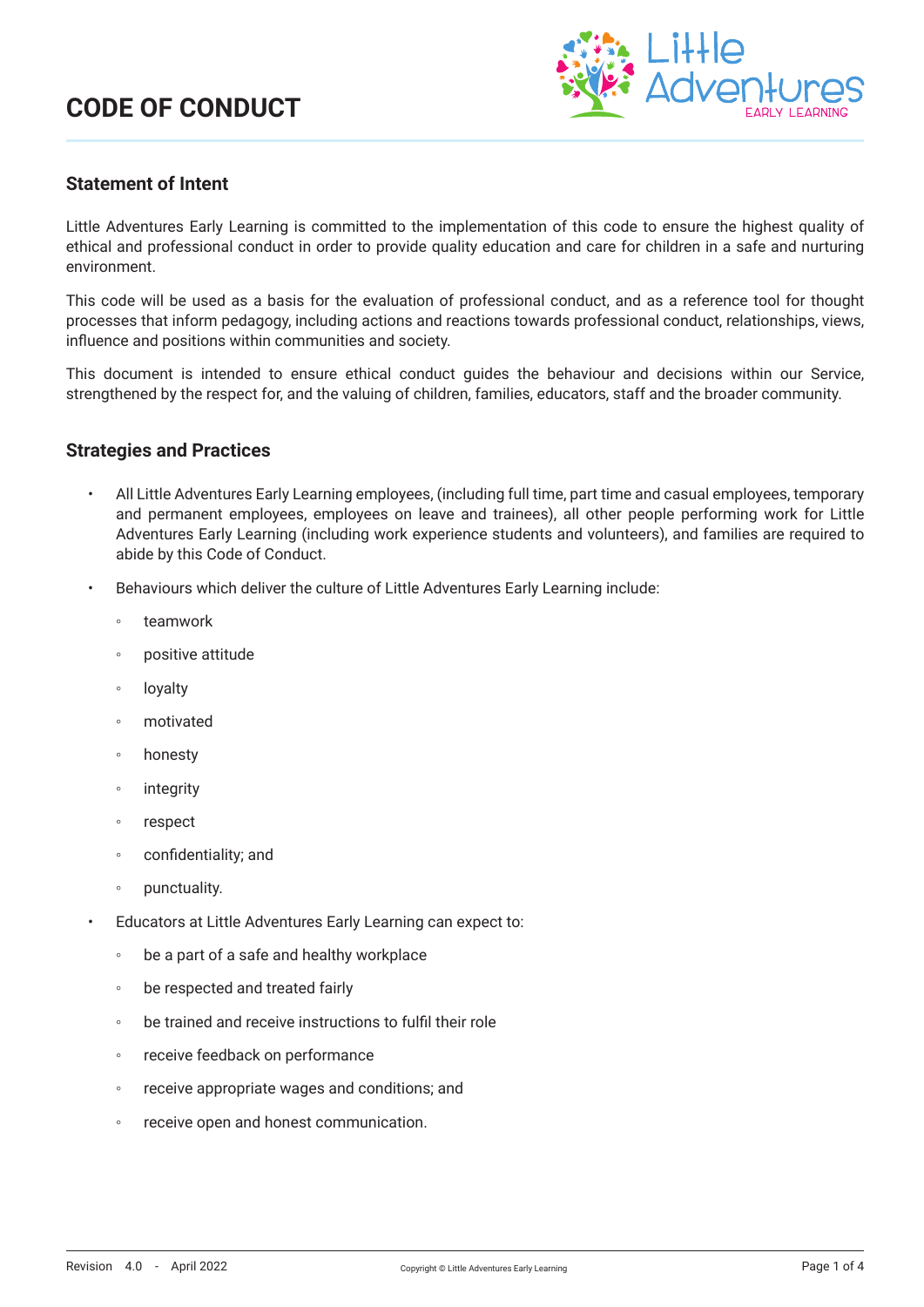

# **Early Childhood Australia (ECA) Code of Ethics**

- The ECA Code of Ethics is fundamental to our Service in guiding ethical principles and professional standards of conduct towards children, families, educators, students, volunteers and the community.
- The operational policies and procedures of Little Adventures Early Learning use this Code of Ethics as a framework to ensure professional and ethical practice is carried out across all aspects of the Service.

### **Responsibilities**

The **Approved Provider** is responsible for ensuring:

- The service operates in accordance with the Education and Care Services National Law and Regulations at all times
- All Educators and staff are made aware of their obligations through the provision of a thorough induction and orientation process, the staff handbook, staff meetings, employment contracts, personal discussions and opportunities to critically reflect upon ethical practice
- The Nominated Supervisor upholds and enforces the Code of Conduct throughout the Service; and
- That families or staff members acting outside of the Code of Conduct are referred to the relevant policies and procedures.

The **Nominated Supervisor** is responsible for ensuring:

- The service operates in accordance with the Education and Care Services National Law and Regulations at all times
- All Educators and staff are made aware of their obligations through the provision of a thorough induction and orientation process, the staff handbook, staff meetings, employment contracts, personal discussions and opportunities to critically reflect upon ethical practice
- Decision making is clear and transparent
- There is a copy of the ECA Code of Ethics displayed in a prominent location within the Service for staff and families to view
- There are opportunities for staff to participate in staff meetings and discuss and reflect on practices within the Service regarding continuous improvement
- The curriculum is designed and implemented in line with the philosophy enabling children to develop, learn and grow; and
- There are no incidents where a child is inappropriately disciplined.

#### **Educators** are responsible for ensuring they:

- Are familiar with and abide by the *National Law and Regulations, Code of Conduct, ECA Code of Ethics*, operational policies and procedures, the National Quality Framework, staff handbook, philosophy, policies and procedures and other legislative and statutory documents applicable to their role
- Contribute to the review of the documents that guide service operations such as the philosophy and policies and procedures
- Always behave in a manner that promotes the health, safety and wellbeing of all children
- Comply with Child Protection Legislation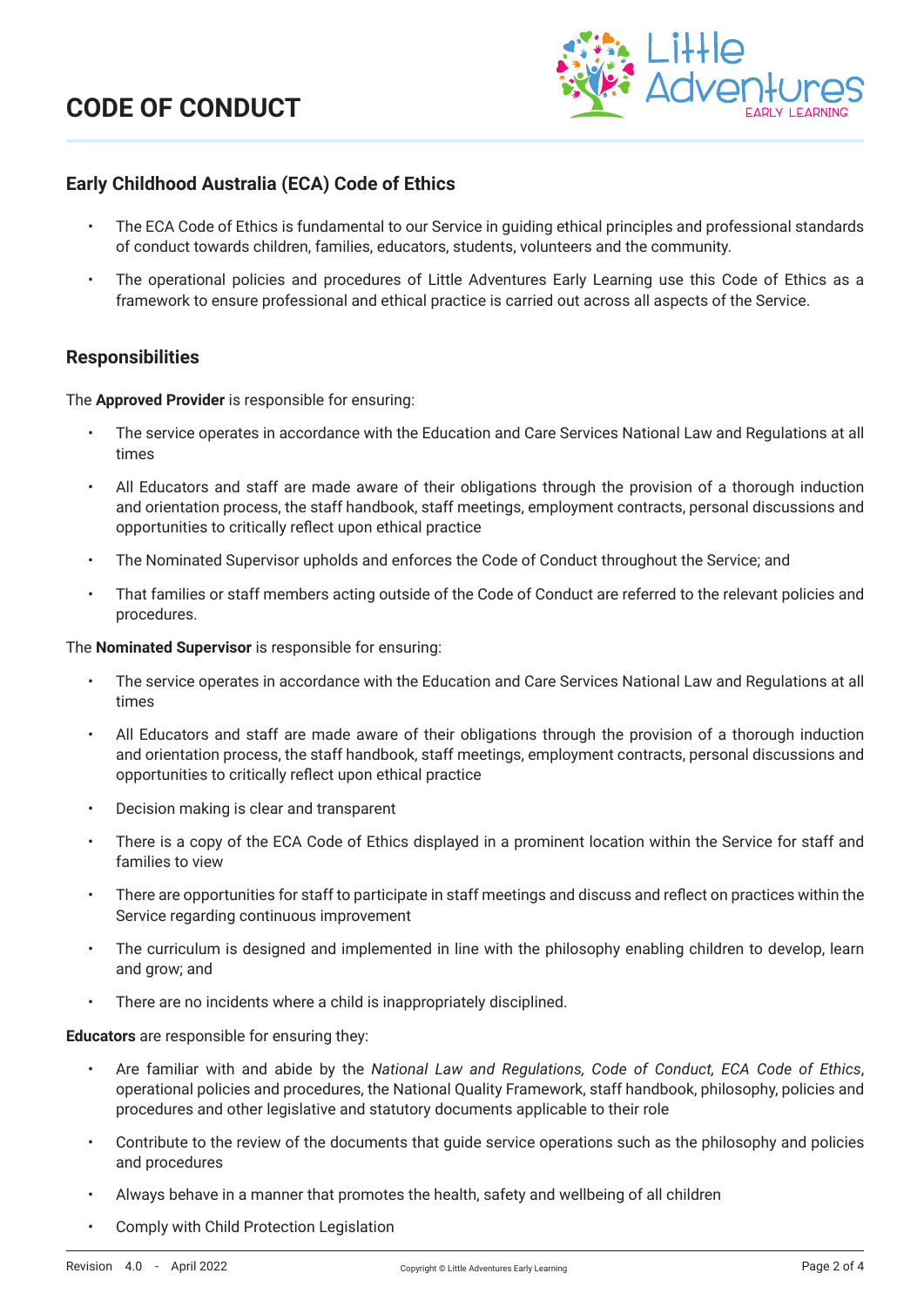

- Demonstrate ongoing engagement with the Principles, Practices and Outcomes of The Early Years Learning Framework
- Respect and value the diversity of children, families and other staff
- Contribute to staff meetings and critically reflect on practices in relation to continuous improvement
- Wear the provided uniform, representing the Service in a respectful and professional manner at all times
- Respect the confidentiality of families, other staff and the Service
- Continue to strive for improvement in their ability to perform their role
- Uphold the dignity and rights of children at all times
- Value the importance of play based learning
- Work collaboratively with other staff at all times
- Guide children's behaviour positively
- Ensure a safe learning environment is provided to children
- Follow the Nominated Supervisors and Responsible Persons directions
- Are punctual and regular in attendance; and
- Maintain open, honest communication with all stakeholders.

**Families** are responsible for ensuring they:

- Respect confidentiality at all times
- Communicate any concerns to the Nominated Supervisor/ Responsible Person or Approved Provider as necessary in relation to the professional conduct of educators
- Display appropriate behaviour at all times, treating staff with respect, regardless of the situation; and
- Do not approach educators, children or members of their family in an aggressive, abusive or violent manner.

#### **Other Stakeholders**

- Stakeholders other than staff of Little Adventures Early Learning (such as Suppliers) are expected to conduct themselves in a respectful manner in their interactions with Little Adventures Early Learning. Stakeholders that engage in conduct contrary to this policy may jeopardise their involvement with Little Adventures Early Learning.
- If you are not an employee but you breach this Code of Conduct, your involvement with Little Adventures Early Learning may be terminated. You may also be personally liable for conduct engaged in contrary to this Code of Conduct.

#### **Professional Boundaries**

Unacceptable communication includes but is not limited to:

- Swearing and inappropriate comments
- Inappropriate pet names
- Vilification or humiliation
- Jokes or innuendo of a sexual nature